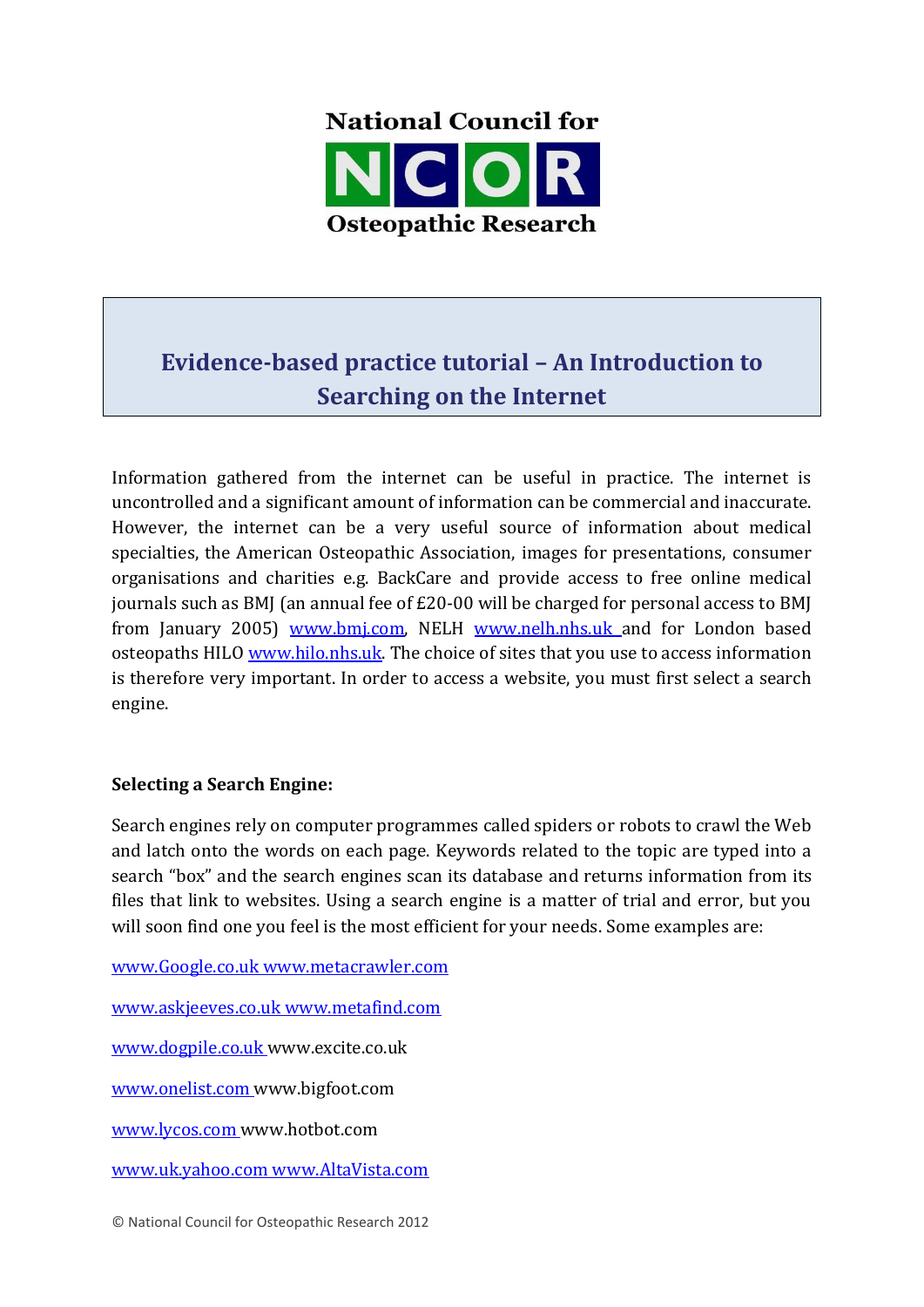Once the search engine page has been displayed, search terms can be placed in the search box e.g. typing "osteopathy" can give access to a number of sites including the GOsC, BOA, the accredited colleges of osteopathy, the OCC, a number of private clinics and sites selling books on osteopathy. There is usually an option to limit the search to the United Kingdom or to include the whole of the world wide web. Other sites are not easy to find unless the specific address is known e.g. http://meridianinstitute.com.

# **HOW TO SEARCH**

Once a search engine has been selected it can be helpful to use a site such as Pub Med (this can be accessed simply by typing "pub med" into the search box or the correct address, which is www.ncbi.nlm.nih.gov/entrez/query.fcgi), when looking for research information. There are then 5 basic steps that can be followed when preparing to use Pub Med:

- 1. State what you want to find.
- 2. Identify keywords.
- 3. Select synonyms and variant word forms.
- 4. Combine synonyms, keywords and variant word forms.
- 5. Check your spelling.

## **1. State what you want to find:**

The most important part of any search is to have a clear question formulated, either mentally or in written form; without this a significant amount of time can be spent simply going around in circles. Four key components of a question must be considered when looking for information relevant to practice. The question guides the search:

- **P Population or Patient: Who are the patients about whom you need further** information?
- **I I**ntervention or Indicator: What is the osteopathic treatment plan, allopathic management, diagnostic test, pharmaceutical management, surgical procedure or dietary change you are interested in?
- **C C**omparator or Control: What is the alternative treatment strategy, technique or other procedure that you will be comparing your intervention to?
- **O Outcome:** What effect will the intervention being considered have on the patient?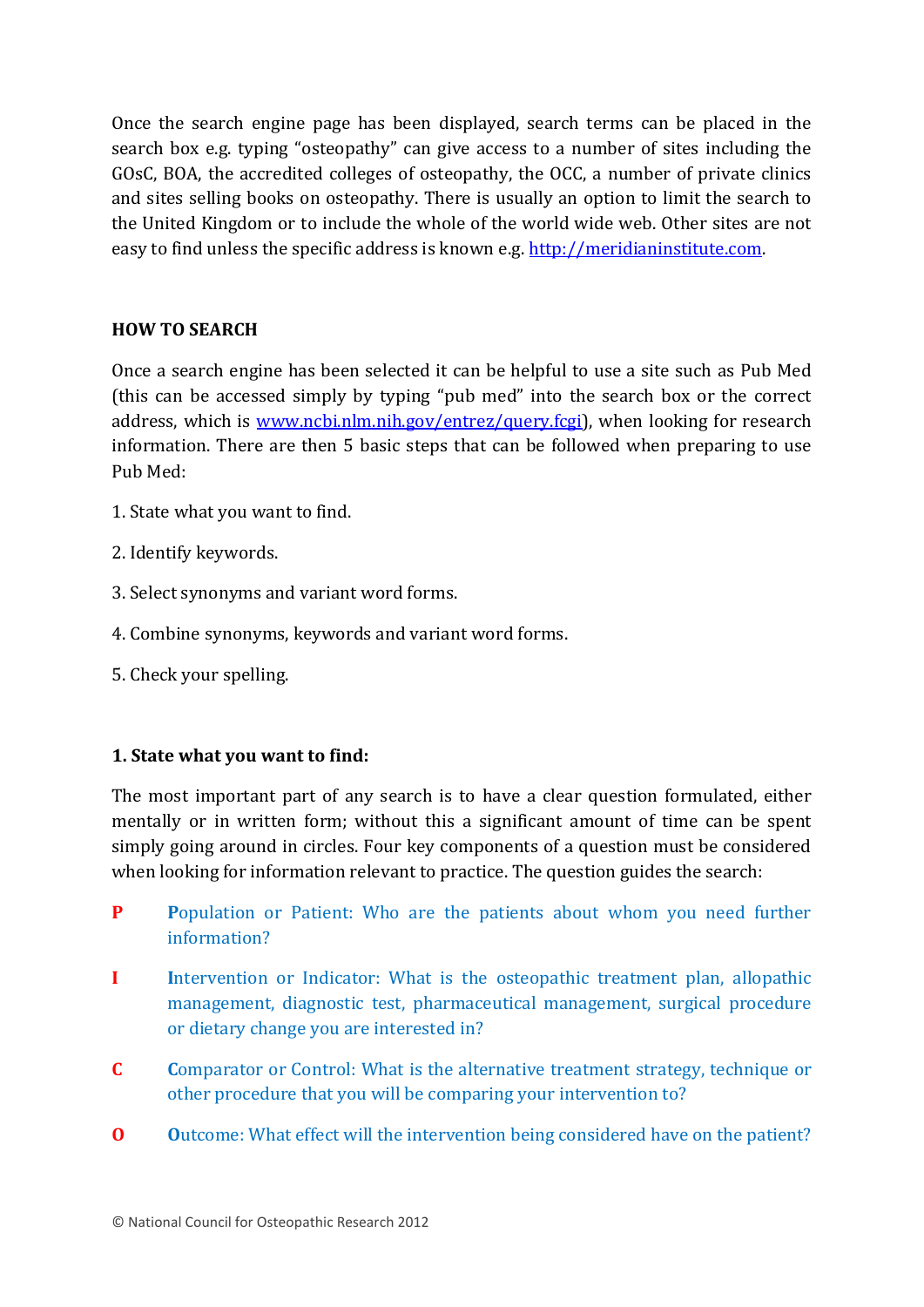A search can now be made using each component: It is helpful to consider synonyms for each of the components considered e.g.

(Patient OR synonym 1 OR synonym 2) AND

(Intervention OR synonym 1 OR synonym 2) AND

(Control OR synonym 1 OR synonym 2) AND

(Outcome OR synonym 1 or synonym 2).

# **Example:**

**Question: "In young adults who have had one episode of acute low back pain of unknown cause, compared with other young people who have had no episodes of cause low back pain, what is the increased risk of further episodes?"** 

**Patient/population:** young adults OR young people OR adolescents.

**I**ntervention/indicator: one episode of acute low back pain.

**Comparator/control:** no acute low back pain.

**Outcome:** further episodes of acute low back pain.

In Evidence Based Practice (EBP) research questions can include a variety of examples: interventions, aetiology and risk factors, frequency, diagnosis, prognosis and prediction. In each case the PICO method can be used to formulate a suitable question.

© Glasziou, Del Mar and Salisbury

# **2. Identifying Keywords:**

When conducting a search, break down the question or topic into key concepts.

**Example I.** When looking at premanipulative testing of the cervical spine and the potential for vertebrobasilar insufficiency (VBI) keywords could be: VBI test, cervical spine rotation, vertebral artery blood flow and manipulation.

**Example II.** When looking at cervical range of movement and the relation to cervicogenic headache, keywords could be cervical mobility, cervical spine, cervicogenic headache, manual examination, flexion, extension and rotation.

**Example III.** When comparing spinal manipulation and epidurals in the treatment of sciatica, keywords could be: manipulation, lumbar spine, drug therapy, sciatica, epidural and pain.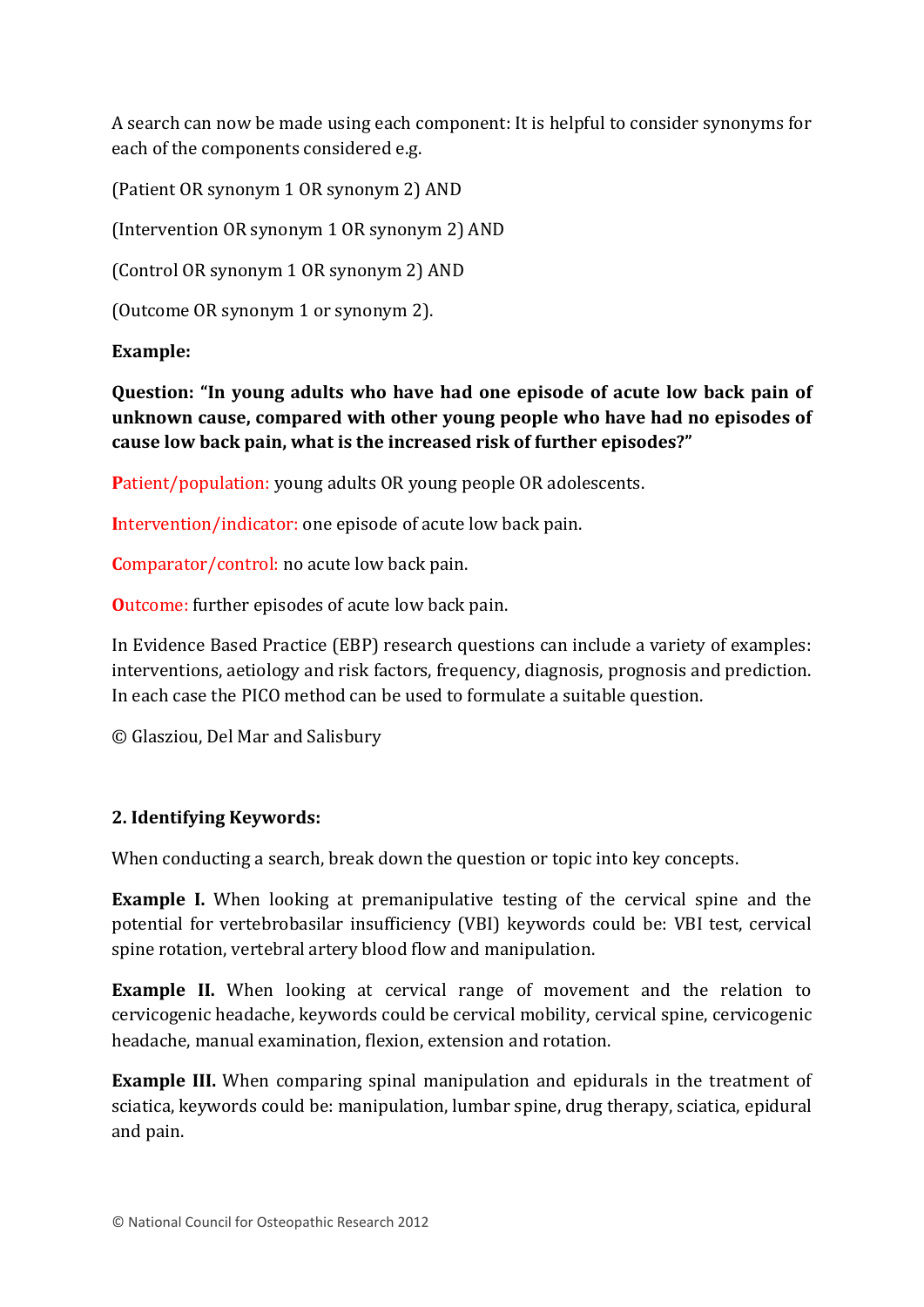If an answerable question can be formed before the search begins, as shown earlier, the keywords will often be present in the question.

## **3. Select synonyms and variant word forms:**

e.g. Sciatica, leg pain, lower extremity, sciatic nerve etc.

## **4. Combine synonyms and variant word forms.**

Many of you will have heard of the Boolean system when searching, examples of this are given below:

**BOOLEAN OR**



RETRIEVES ALL ARTICLES WITH EITHER KEYWORD

e.g. if "**low back pain OR lower extremity pain**" are the key words, this will produce **more references (17435)** as papers will appear concerning ether low back pain or lower extremity pain as separate entities. Examples of titles of papers that could appear are:

"Associations between activities and low back pain in adolescents."

"Returning athletes with severe low back pain and spondylosis to original sporting activities with conservative treatment."

"Ethanol sclerotherapy

"Quality of life in patients with vascular malformations of the lower extremity."

"Lumbar spine arthroplasty using the ProDisc II."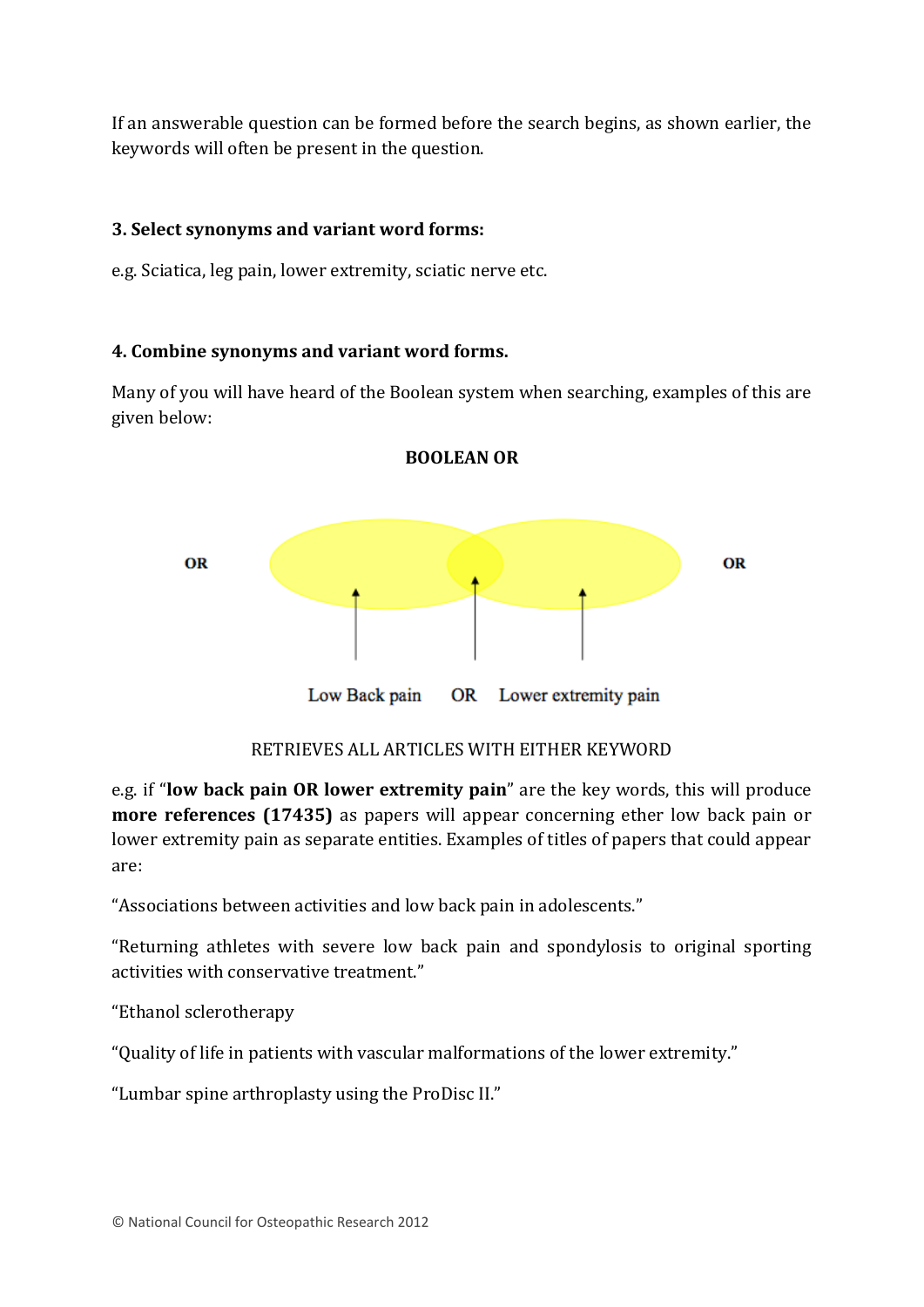## **BOOLEAN AND**



Low back pain and lower extremity pain

## RETRIEVES ONLY ARTICLES WITH BOTH KEYWORDS

e.g. if **low back pain AND lower extremity pain** are the key words, this is likely to produce **fewer references (328)** as it will target references with only low back pain and lower extremity pain within the same paper. [In many search engines, the plus sign (+) is equivalent to the Boolean AND]. Examples of titles of papers that appear are:

"Cauda equina syndrome in patients with low lumbar fractures."

"Leg length inequality in humans: a new neurophysiological approach."

"Pyriformis syndrome and low back pain: a new classification and review of the literature"

"Differential diagnosis of hip disease versus spine disease."

## **Truncation:**

A few search engines support truncation and wildcard features that allow variations in spellings or word forms. The asterisk symbol (\*) tells the search engine to return alternate spellings for a word at the point the asterisk appears.

E.g. osteopath\* will return references with osteopath, osteopathy and osteopathic.

## **5. Check your spelling:**

Search engines return references with words which match the keywords chosen. If a word is misspelled, this will produce references where the word is also misspelled which are unlikely to be useful. It is also helpful to remember that "American English" can produce slightly different spellings to those in common usage in the United